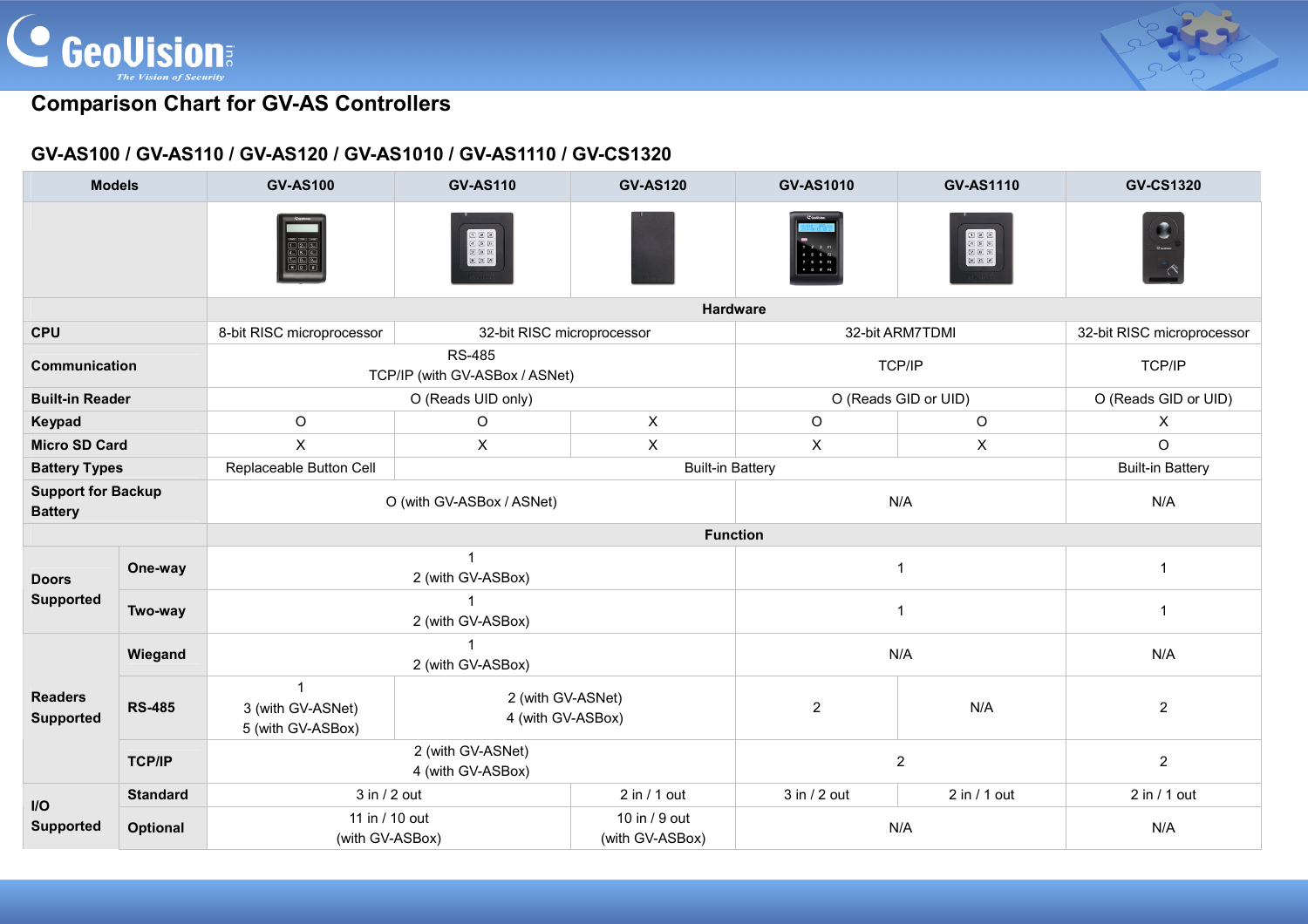



| <b>Models</b>                                                       | <b>GV-AS100</b>                                                                                                  | <b>GV-AS110</b>                                    | <b>GV-AS120</b>                                           | <b>GV-AS1010</b>                            | <b>GV-AS1110</b>                               | <b>GV-CS1320</b>                             |  |
|---------------------------------------------------------------------|------------------------------------------------------------------------------------------------------------------|----------------------------------------------------|-----------------------------------------------------------|---------------------------------------------|------------------------------------------------|----------------------------------------------|--|
| <b>Bell Button Support</b>                                          | N/A                                                                                                              |                                                    |                                                           |                                             |                                                | O                                            |  |
| <b>Number of User Cards</b>                                         | 1000 / 40,000 Cards (Standalone / networked or RS-485 mode)<br>1000 / 40,000 cards (standalone / networked mode) |                                                    |                                                           |                                             |                                                | 40,000 cards                                 |  |
| <b>Event Buffer</b>                                                 |                                                                                                                  |                                                    | 65,536                                                    |                                             |                                                | 50,000                                       |  |
| <b>Receiving Data through</b><br><b>TCP/IP</b>                      | O (with GV-ASBox / Net)                                                                                          |                                                    |                                                           | O                                           | O                                              |                                              |  |
| <b>Weigand Card Format</b>                                          | $26 \sim 64$ bits                                                                                                |                                                    |                                                           |                                             | 26 bits                                        |                                              |  |
|                                                                     | Camera                                                                                                           |                                                    |                                                           |                                             |                                                |                                              |  |
| <b>Camera Resolution</b>                                            |                                                                                                                  | 2 MP                                               |                                                           |                                             |                                                |                                              |  |
| <b>IR LED Quantity</b>                                              |                                                                                                                  | 2 IR LEDS                                          |                                                           |                                             |                                                |                                              |  |
| <b>Audio Support</b>                                                |                                                                                                                  | Two-way Audio                                      |                                                           |                                             |                                                |                                              |  |
|                                                                     | General                                                                                                          |                                                    |                                                           |                                             |                                                |                                              |  |
| <b>Operating Temperature</b>                                        | $0 \sim 65^{\circ}$ C /<br>$32 - 149$ °F                                                                         | $-35 \sim 65^{\circ}$ C / $-31 \sim 149^{\circ}$ F |                                                           | $0 - 65^{\circ}$ C /<br>32~149°F            | $-35 \sim 65^{\circ}$ C /<br>$-31 \sim 149$ °F | $-20 \sim 50$ °C / -4 $\sim$ 122 °F          |  |
| <b>Operating Humidity</b>                                           | $10\% \sim 90\%$ RH (non-condensing)                                                                             |                                                    |                                                           |                                             |                                                |                                              |  |
| <b>Power</b>                                                        | 12V DC, 1A<br>12V DC, 1.25A                                                                                      |                                                    |                                                           |                                             |                                                | 12V DC, 2.5A<br>PoE (IEEE 802.3at)           |  |
| <b>Power Supply Output</b><br>(For GV-AS Kit only)                  | N/A                                                                                                              |                                                    |                                                           |                                             |                                                | N/A                                          |  |
| <b>Power Adapter Board</b><br><b>Output (For GV-AS Kit</b><br>only) | N/A                                                                                                              |                                                    |                                                           |                                             |                                                | N/A                                          |  |
| Dimension (L x W x H)                                               | 96 x 137 x 27 mm /<br>3.78 x 5.39 x 1.06 in                                                                      | 95 x 108 x 23 mm /<br>3.74 x 4.25 x 0.91 in        | 65.8 x 115.6 x 20.5 mm<br>$/2.6 \times 4.6 \times 0.8$ in | 96 x 137 x 27 mm /<br>3.78 x 5.39 x 1.06 in | 95 x 108 x 23 mm /<br>3.74 x 4.25 x 0.91 in    | 137 x 80 x 34.5 mm /<br>5.4 x 3.15 x 1.36 in |  |
| Weight                                                              | 250 g / 0.55 lb                                                                                                  | 200 g / 0.44 lb                                    | 138 g / 0.3 lb                                            | 250 g / 0.55 lb                             | 270 g / 0.59 lb                                | 315 g / 0.69 lb                              |  |
| <b>Ingress Protection</b>                                           | <b>IP54</b>                                                                                                      |                                                    | IP66                                                      | <b>IP54</b><br>IP66                         |                                                |                                              |  |
| <b>Certification</b>                                                | CE, FCC, RCM, RoHS<br>CE, FCC, RoHS                                                                              |                                                    |                                                           |                                             |                                                |                                              |  |

All specifications are subject to change without notice.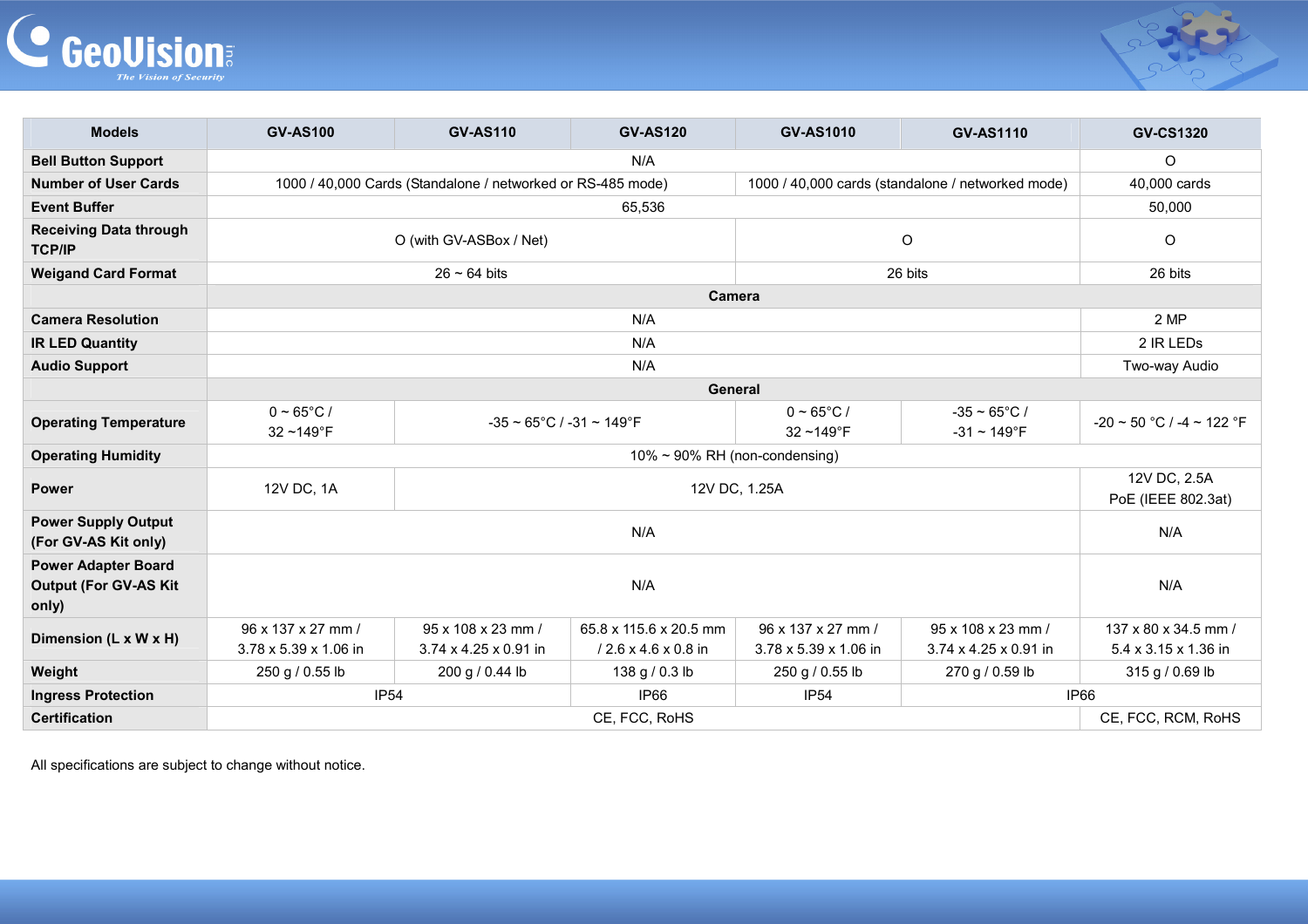



## **GV-AS210 / 2110 / 2120, GV-AS410 / 4110 / 810 / 8110, GV-AS410 / 4110 / 4111 / 810 / 8110 / 8111 Kit, and GV-AS1520**

| <b>Models</b>                               |               | GV-AS210 / 2110 / 2120                                                            | GV-AS410 / 4110 / 810 / 8110                                                                               | GV-AS410 / 4110 /<br>810 / 8110 Kit | GV-AS4111 / 8111 Kit                                                                            | <b>GV-AS1520</b>        |  |  |  |
|---------------------------------------------|---------------|-----------------------------------------------------------------------------------|------------------------------------------------------------------------------------------------------------|-------------------------------------|-------------------------------------------------------------------------------------------------|-------------------------|--|--|--|
|                                             |               |                                                                                   |                                                                                                            |                                     |                                                                                                 |                         |  |  |  |
|                                             |               | <b>Hardware</b>                                                                   |                                                                                                            |                                     |                                                                                                 |                         |  |  |  |
| <b>CPU</b>                                  |               |                                                                                   | 32-bit ARM7TDMI                                                                                            |                                     |                                                                                                 | 32-bit ARM-based RISC   |  |  |  |
| Communication                               |               | TCP/IP                                                                            |                                                                                                            |                                     |                                                                                                 |                         |  |  |  |
| <b>Built-in Reader</b>                      |               | $\pmb{\times}$                                                                    | $\pmb{\times}$                                                                                             | $\pmb{\times}$                      | $\pmb{\times}$                                                                                  | O                       |  |  |  |
| Keypad                                      |               | X                                                                                 | X<br>X                                                                                                     |                                     | X                                                                                               | X                       |  |  |  |
| <b>Micro SD Card</b>                        |               | $\circ$                                                                           | $\circ$                                                                                                    | $\circ$                             | $\circ$                                                                                         | $\pmb{\times}$          |  |  |  |
| <b>Battery Types</b>                        |               | AS210: Built-in Battery (Irreplaceable)<br>AS2110 / 2120: Replaceable Button Cell | AS410 / 810: Built-in Battery (Irreplaceable)<br>AS4110 / 8110: Replaceable Button Cell                    |                                     | Replaceable button cell (CR2032)                                                                | <b>Built-in Battery</b> |  |  |  |
| <b>Support for Backup</b><br><b>Battery</b> |               |                                                                                   | N/A                                                                                                        |                                     |                                                                                                 |                         |  |  |  |
|                                             |               |                                                                                   |                                                                                                            |                                     |                                                                                                 |                         |  |  |  |
| <b>Doors</b><br><b>Supported</b>            | One-way       | $\overline{4}$                                                                    | AS410 / 4110: 4<br>AS810 / 8110: 8                                                                         |                                     | AS4111: 4<br>AS8111: 8                                                                          | -1                      |  |  |  |
|                                             | Two-way       | 2 (Wiegand only)<br>4 (RS-485 / Network)<br>4 (Wiegand + RS-485 / Network)        | AS410 / 4110: 4<br>AS810 / 8110: 4 (Wiegand only), 8 (RS-485 / Network),<br>8 (Wiegand + RS-485 / Network) |                                     | AS4111: 4<br>AS8111: 4 (Wiegand only)<br>8 (RS-485 / Network)<br>8 (Wiegand + RS-485 / Network) | -1                      |  |  |  |
| <b>Readers</b><br><b>Supported</b>          | Wiegand       | $\overline{\mathbf{4}}$                                                           | 8                                                                                                          |                                     | 8                                                                                               | N/A                     |  |  |  |
|                                             | <b>RS-485</b> | 8                                                                                 | AS410 / 4110: 8<br>AS810 / 8110: 16                                                                        |                                     | AS4111: 8<br>AS8111: 16                                                                         | $\overline{2}$          |  |  |  |
|                                             | <b>TCP/IP</b> | 8                                                                                 | AS410 / 4110: 8<br>AS810 / 8110: 16                                                                        |                                     | AS4111: 8<br>AS8111: 16                                                                         | $\overline{2}$          |  |  |  |